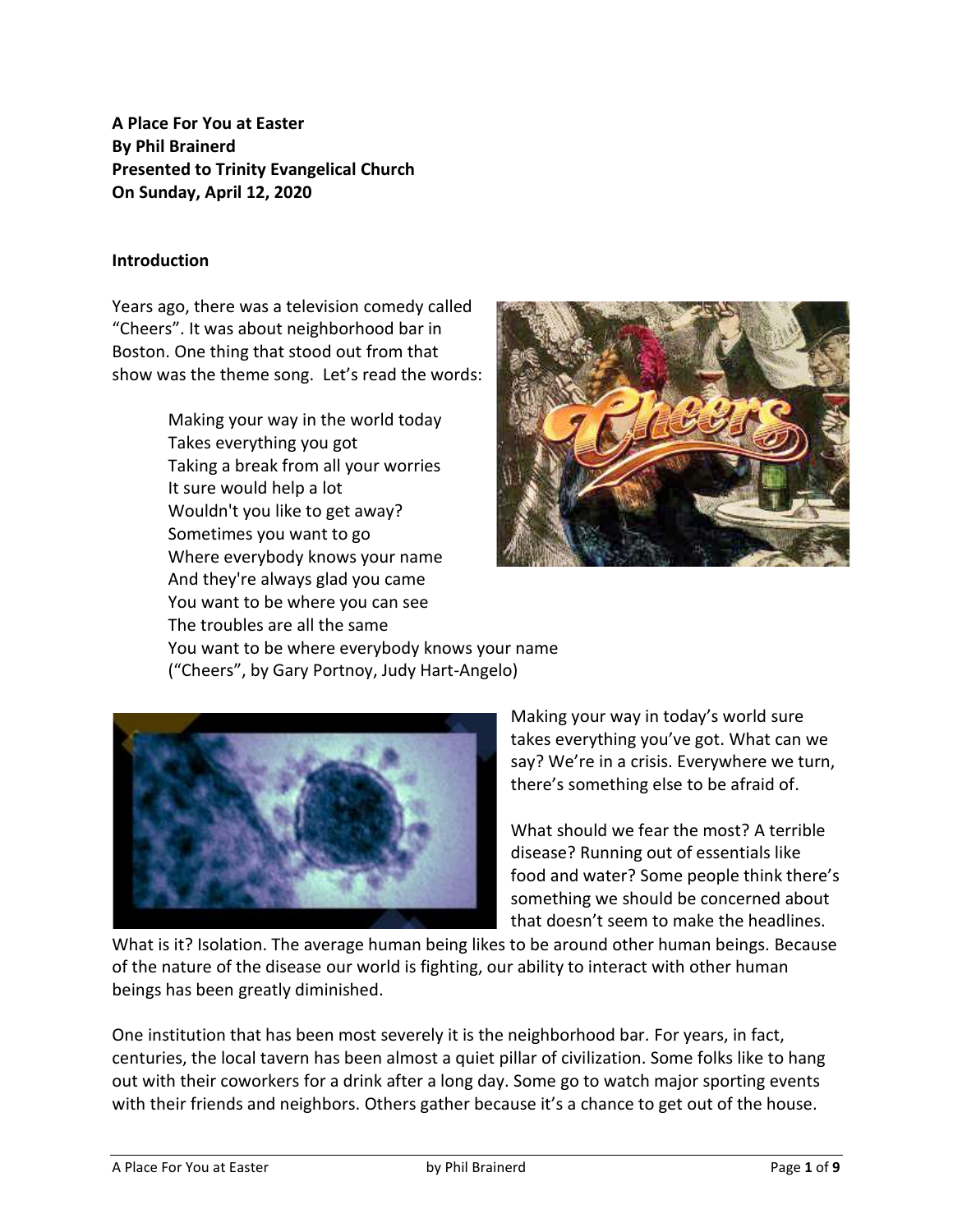But there's something unique about the neighborhood bar. *The people who go there feel like they fit in. There's a place for them.* It's just like the song from 'Cheers', when you go to the neighborhood bar, there's somebody there who knows your name.

Well, that's all gone right now. The neighborhood bar can get crowded. That makes it a good place to catch the virus. So, all the bars, as well as the restaurants and coffee shops are closed. Someday they'll start up again. But in the meantime, it's sad watching how lonely people can get without the place where everybody knows their name.

Now, in churches, we've always liked to think there's a better place for all these people. That's right – it's church! We want our friends to join us when we enjoy God together. However, right now, we're struggling, too. We're struggling because it's Easter. Easter is one of our most important celebrations. It is one of the most joy-filled events on our calendar. And we love to invite our friends so they can celebrate with us. We struggle because the doors of many of our churches are closed, too.



On one level that's not a big problem, because the building isn't who we are. The church is people – people who celebrate God's goodness in their lives. It's people who remember the good things he's done for us. There are a lot of things we can do at church that we can also do at home. But, it's hard to invite our friends. If this were a normal year, we would open our doors wide and tell all our friends that there is a place for them in our church. And that's not just at Easter, but all year round.

But you know something? Maybe this year we can do something even more important. We can do something even more important than inviting people to celebrate Easter in our church building. We can tell our friends: There's something more important than a place for you in our church building at Easter time. *There is a place for you at Easter.*

For this to be real, you must understand two things:

# **I. What is Easter?**

First, what is Easter? Easter is the day that Jesus Christ beat death. The apostle Paul tells us about it:

3 For what I received I passed on to you as of first importance: that Christ died for our sins according to the Scriptures, 4 that he was buried, that he was raised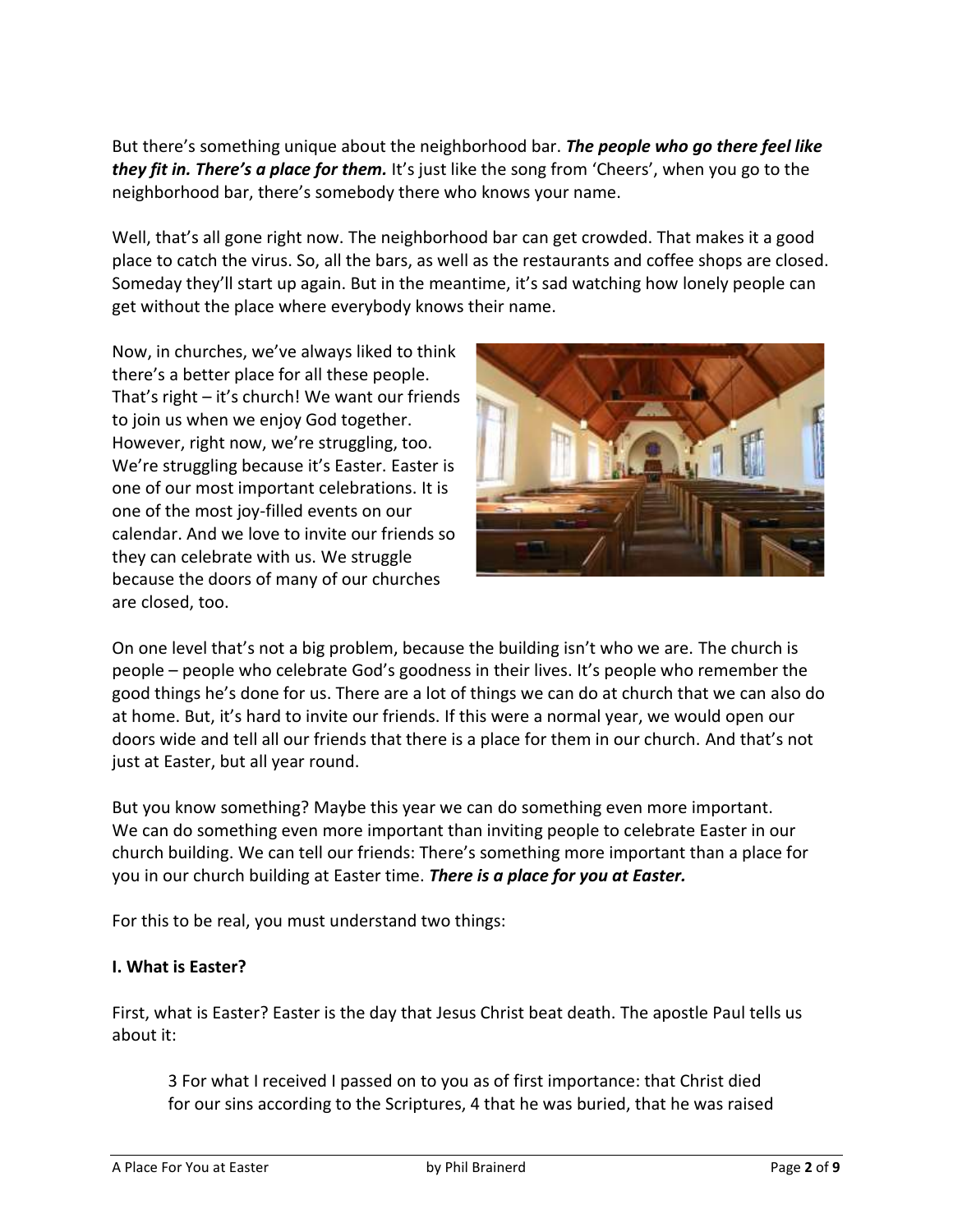on the third day according to the Scriptures, 5 and that he appeared to Cephas, and then to the Twelve. 6 After that, he appeared to more than five hundred of the brothers and sisters at the same time… (I Corinthians 15:3-6)

So, Jesus Christ beat death. He walked out of the grave on the first Easter morning almost 2000 years ago. From that day on, he started appearing to his friends. Eventually, some days later, he appeared to more than 500 people at the same time. Now, there's a crowd I would have liked to be in!

Those people had a place at Easter. If you want, there's a place for you at Easter. *But in order to find that place, you need to find a place somewhere else. You need to find a place at Good Friday.*

To start our journey to that place, let's consider a fascinating painting. It's shown here. It was created in the year 1633 by the master artist Rembrandt Harmenszoon van Rijn (better known today as just "Rembrandt"). The title is something you'd expect: It's called "The Raising of the Cross".

If you go into old churches all over Europe, you see paintings and sculptures and stained glass all portraying events from the Bible. Rembrandt was a respected artist in his day, so you'd expect to see one of his works in a church, portraying a Biblical story.

But there is something special about this painting. It's something more than the work of a master artist.

My sister is an artist. She tells me that she can go into museums like the Metropolitan museum of art in New York City, look at paintings, and enjoy the *technique* of the painters as much as the images



they portray. She enjoys looking at the brush strokes and the way the paint was mixed to achieve the exact colors the artists saw in their minds.

This painting is the work of a genius, so you'd expect to see the most impressive technique of his day. But, there's something more than merely the work of a great painter here. There's something more than brushstrokes on canvas. Much more. In the image, you see a number of faces that you'd expect in the crucifixion story:

- Roman Solders.
- Other prisoners awaiting execution.
- People in the crowd.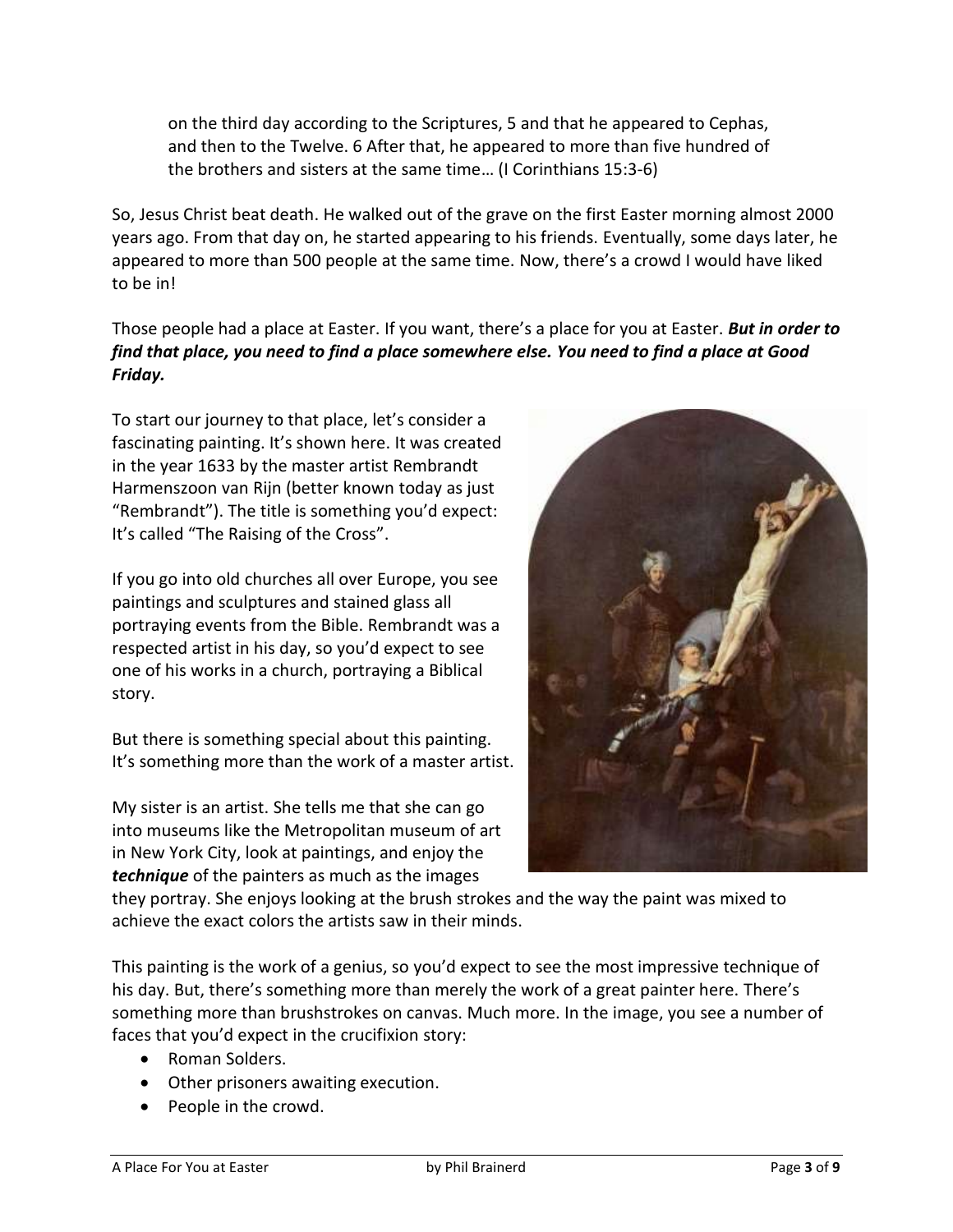But this painting highlights three people in particular. You can see them in a special light. Everyone else is in shadows.

One of the people, of course, is Jesus. On his face you see the excruciating pain of a man being tortured to death.

Another person is a man in a turban and wearing fine clothes who appears to be overseeing and organizing the whole affair. He doesn't show any emotion. Rembrandt was capable of portraying faces with emotion. Others in the crowd show their feeling - Just not this man.

A third man is with the workers raising the cross into place. He looks to be very intent on his work.

We can understand that Rembrandt would highlight Jesus. But why these two other men? Being a master painter,



you'd think he would want to show off his ability to create bright colors. He'd want people to say "ooh" and "ah" when they walked by. If he was commissioned, maybe he should show great detail in every area of the canvas, to make sure people know he's earned his money. But no, only three men are shown in detail. Why?

Let me explain with a personal experience. I grew up in the suburbs of Philadelphia. In high school, I ran into people who invited me to visit their churches. They encouraged me to read the Bible. When I did that, I ran into what seemed like confusing stories.

Take Peter. An important part of his story is recorded in Matthew 26. It's the night that Jesus was taken away to be crucified. Jesus says these words to his disciples:

31 Then Jesus told them, "This very night you will all fall away on account of me, for it is written:

"'I will strike the shepherd,

and the sheep of the flock will be scattered.'

32 But after I have risen, I will go ahead of you into Galilee."

33 Peter replied, "Even if all fall away on account of you, I never will."

34 "Truly I tell you," Jesus answered, "this very night, before the rooster crows,

you will disown me three times." (Matthew 26:31-34)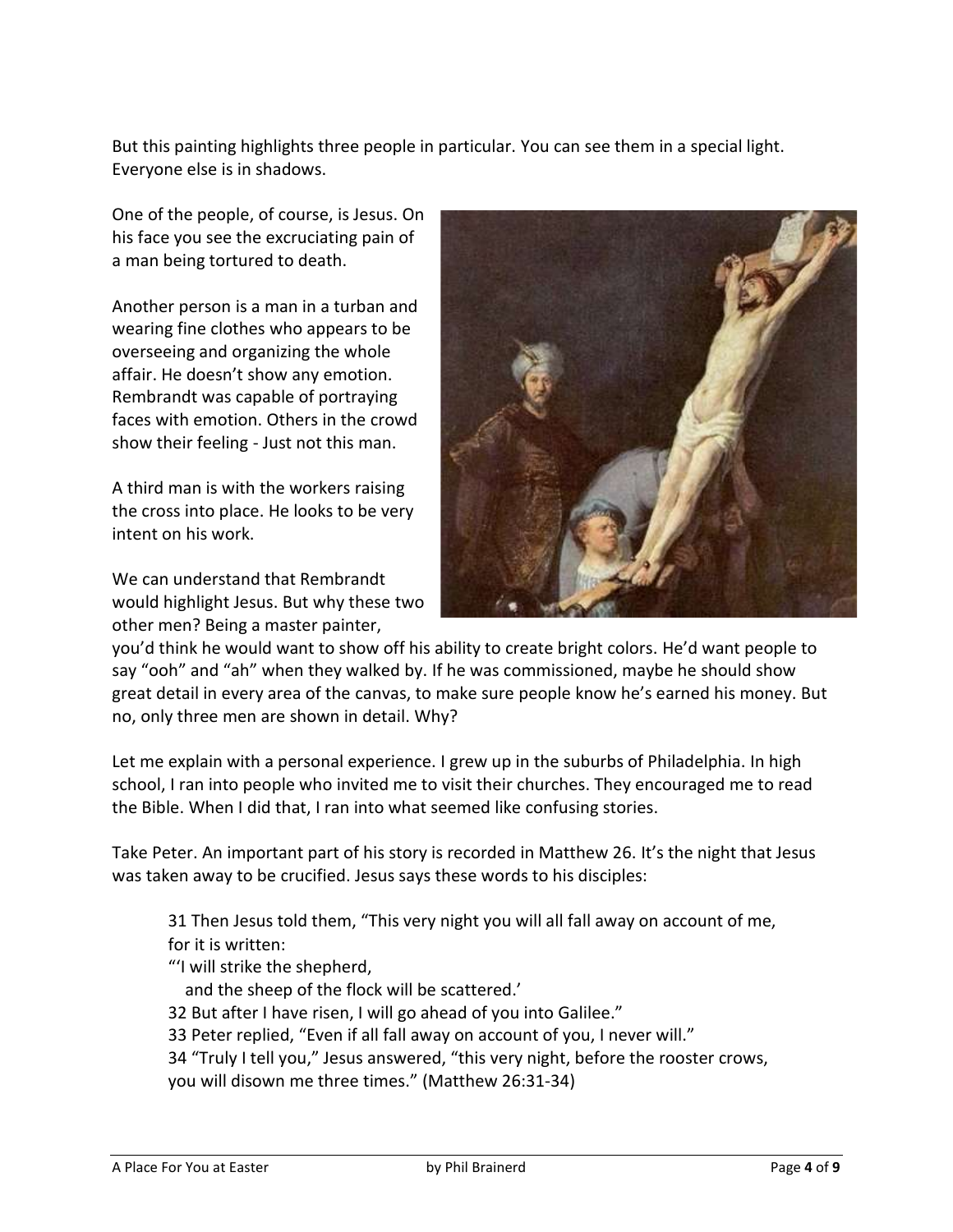Here are the closest, and what should be the most faithful followers of Jesus. Yet, Jesus tells them they're all about to fall away. If you read further, you find out that's exactly what happened. Soldiers come during the night and arrest Jesus. All his followers scatter like scared mice. And just as predicted, Peter disowns Jesus. Not once, not twice, but three times.

Now, I read this as a high school student. Do you know what I thought? I thought to myself, "If I had been there, I would have stood up for Jesus."

As you read the stories of the Bible, there are a lot of people who don't do the right thing.

One week, people throw their coats on the ground in front of Jesus. They wave palm branches and cheer as he rides by. We commemorate this day on "Palm Sunday". The next week, they join in a mob and jeer as he's taken away to be crucified.

Jesus is taken into a prison and surrounded by soldiers. I know lots of military people who are good. But, not this group. They're tough guys. They're so tough, they beat a defenseless civilian. They mock him and laugh at him. They're very tough on someone who (they think) can't fight back.

And then, those soldiers take Jesus to be crucified. They nail him to a cross. Onlookers hurl insults.

You know what I thought when I read all that? I thought, "I wouldn't do that - I would have stood up for Jesus."

Well, years passed. I lived through all kinds of situations. You know what I found? *I found that I wasn't perfect.* Not only was I not perfect, I wasn't better than anyone else.

Let's read something from Psalm 51. Let me set it up: This was written by the great Hebrew King David. He started as a shepherd in the wilderness. Through an amazing chain of events, he became king. He was a wealthy, powerful, and successful. Sadly, he let his wealth and power and success go to his head. One day while strolling on the wall of his palace, he looked out and saw a beautiful woman bathing down below. He asked around and found that she was the wife of a righteous man: A man who faithfully fought in the armies of Israel when his homeland needed to be defended. Incidentally, was currently involved in combat. He was putting his life on the line to defend his family, his friends, and his nation. David stole the wife of this righteous man and had the man killed. David was the king. If he wanted a wife, he could have had any available woman in his kingdom. One day, he came to his senses and realized what he had done. This is what he wrote:

> 1 Have mercy on me, O God, according to your unfailing love; according to your great compassion blot out my transgressions.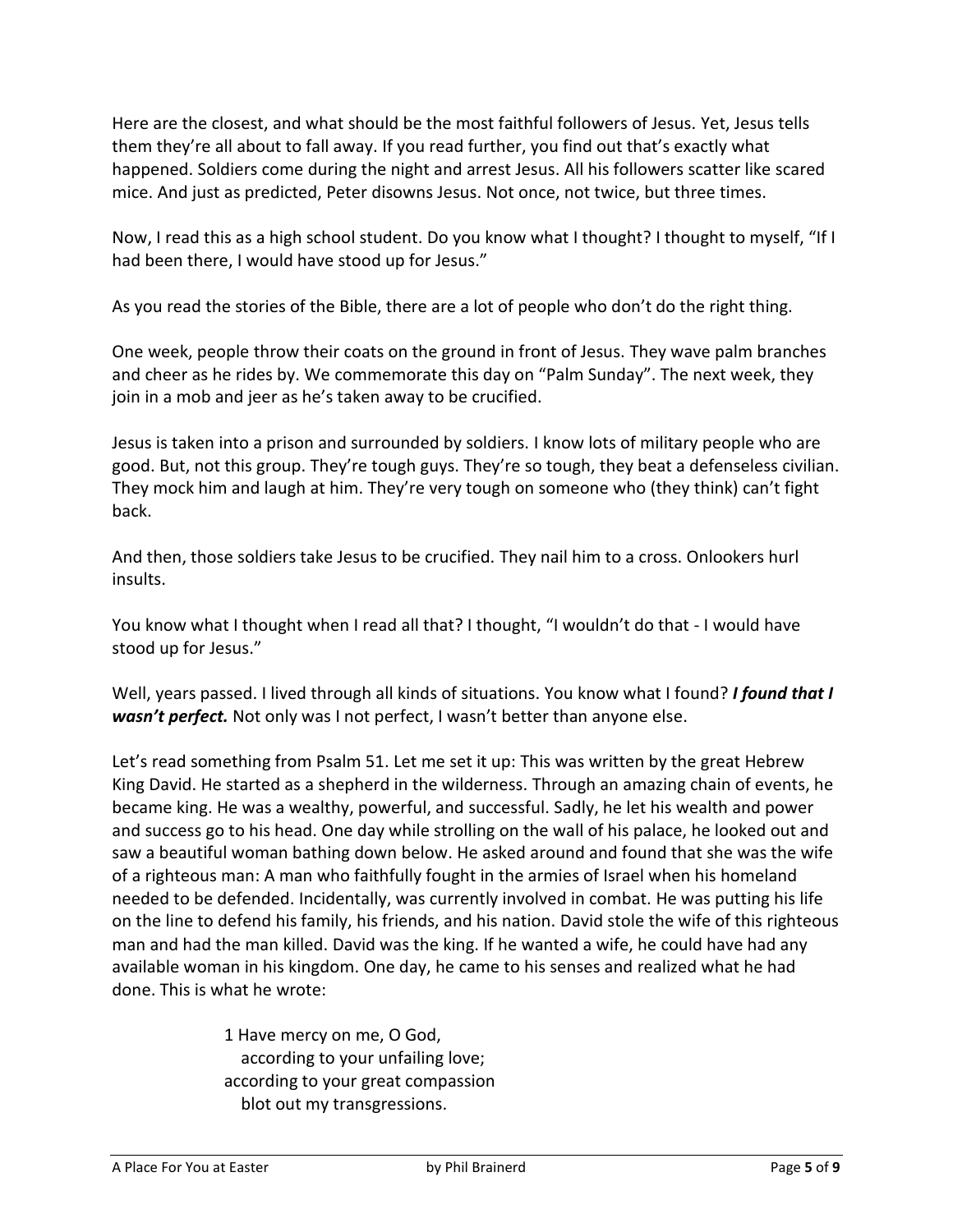- 2 Wash away all my iniquity and cleanse me from my sin.
- 3 For I know my transgressions, and my sin is always before me.
- 4 Against you, you only, have I sinned and done what is evil in your sight; so you are right in your verdict and justified when you judge. (Psalm 51:1-4)

David might have been tempted to think he was better than others. He did great things. He accomplished a great deal in his life.

But David realized one day that he wasn't better than anyone else. He realized that he was capable of terrible things. He realized his only hope was to ask God to forgive him.

Peter was a man who thought he was better than others. If everyone else ran, he believed he would be faithful. He believed he would stick up for Jesus. He was wrong. When Jesus needed a friend, Peter ran. He realized later that he was no better than anyone else.

That brings us back to the painting. See those two men whose faces are highlighted? If you look closely, they both look similar. In fact, they're the same man. They're Rembrandt. Rembrandt put two self-portraits into this painting.

One was a successful man who saw nothing special in Jesus. He organizes the crucifixion with no display of emotion.

The other man helps! He's on the execution squad. He's helping to lift the cross into place. He might have been the one who drove the nails into the hands of Jesus. This man is wearing an outfit that an artist would have worn at the time Rembrandt lived.



Rembrandt was a great artist. It was no doubt tempting to believe that he was better than others. But one day, he must have come to the realization that he wasn't better. We don't know what made him come to the realization, but he believed that if he had been alive on the day of the crucifixion, he might have been right there participating.

The faces in the crowd are deliberately darkened. *That's because the whole human race is somewhere there in that crowd.* King David was there in that crowd. A wife stealer, a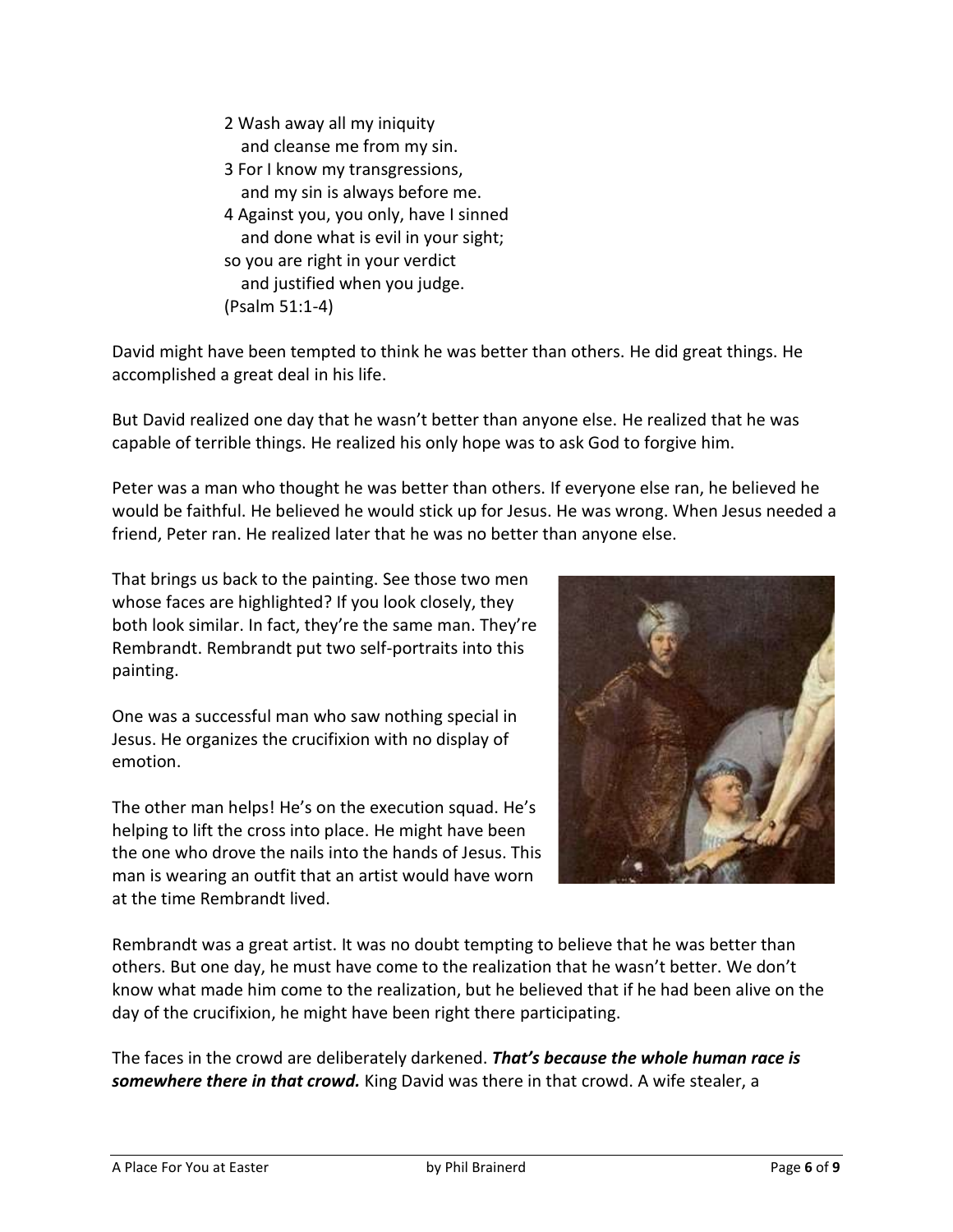murderer. Peter was in the crowd. Not a murderer, but a coward who ran when Jesus needed a friend.

Do you know who else was there in that crowd? I was. I realized one day that I was no better than others. I realized that I'm not any better than Peter. I'm not any better than the Roman soldiers, or the people in the crowd mocking Jesus.

I'm currently the pastor of a church. I know how to run things. At least, people are under the impression that I do. If I had been alive at the time of the crucifixion, maybe I would have been put in charge!

Do you know how Jesus responded to this crowd?

34 Jesus said, "Father, forgive them, for they do not know what they are doing." (Luke 23:34)

Jesus endured the last few minutes of his life on a cross, experiencing excruciating pain. He was surrounded by indifference, violence, and cowardice, to name only a few of the sins represented in the crowd. And yet, he asked his Father to forgive them.

Understand who Jesus was: He was God visiting the face of the earth. When he looked out over that crowd, he knew all the people who were there on that day. He saw the people who appeared in the crowd from the past, from the days of the garden of Eden. He saw all the people who would ever live on the earth. And you know what? *He knew all their names.*

King David realized that he was a guilty man, a sinner whose only hope was to ask God to forgive him. He was there in that crowd, and Jesus knew his name.

Rembrandt realized that he was a guilty man, a sinner whose only hope was to ask God to forgive him. He was there in the crowd, and Jesus knew his name.

I realized one day that I am a guilty man, a sinner whose only hope is to ask God to forgive him. I was there in that crowd, and Jesus knows my name.

There is another face in that crowd. **It's** *your* **face***.* And you know what? Jesus knows your name. You too, are a sinner, a guilty human being whose only hope is to ask God to forgive.

Let's pull this all together.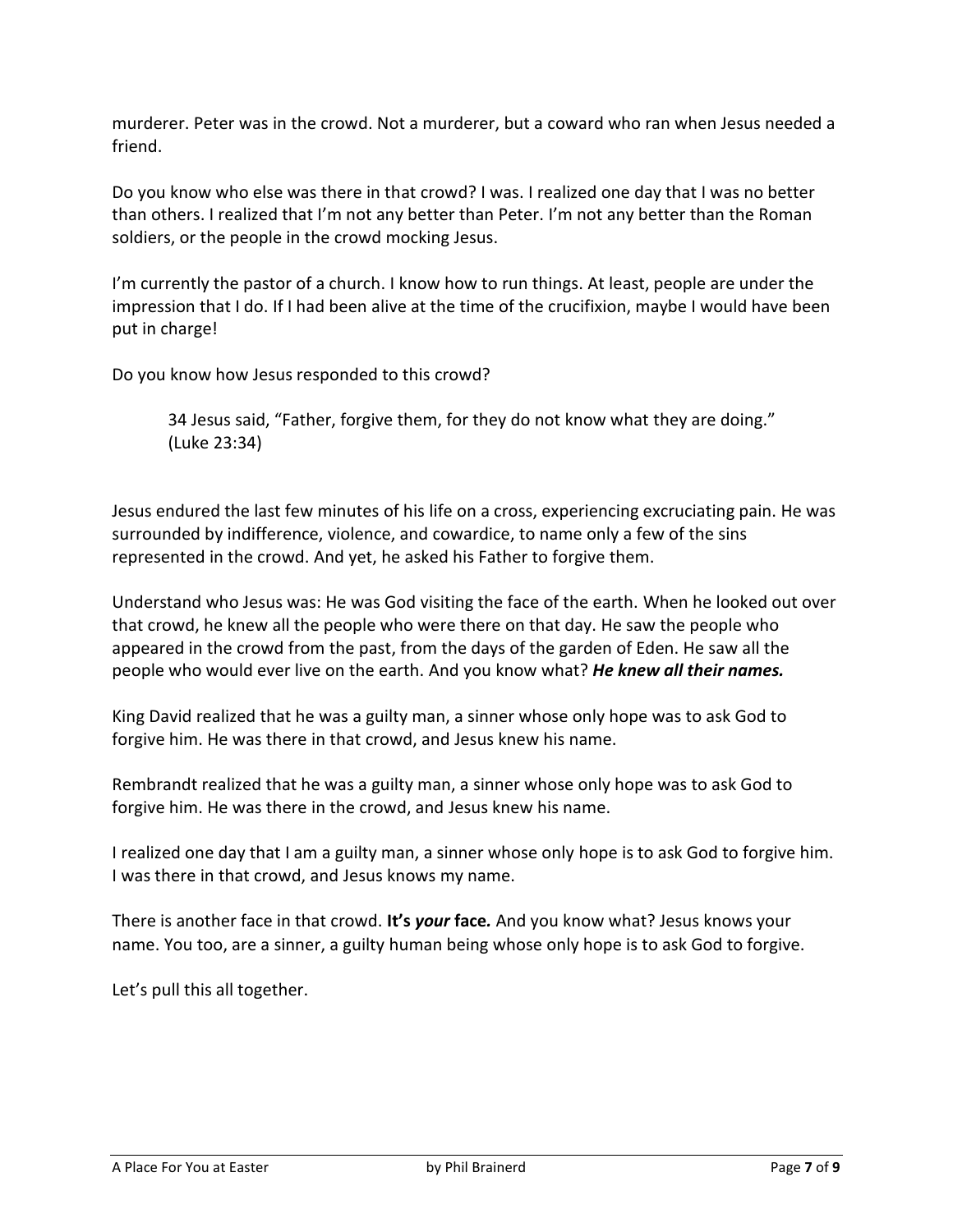### **Conclusion**

We all want to be where everybody knows our name. What's most important though, is to realize that Jesus knows your name. Friends, there's a place for you at Easter. God, who knows your name, is offering it to you right now. To claim your place at Easter, you must realize your place at Good Friday.

Here's what you need to do:

#### *1) Realize that God knows your name, and he loves you.*

Jesus beat death. He wants you to be able to beat death, too.

For God so loved the world that he gave his one and only Son, that whoever believes in him shall not perish but have eternal life. (John 3:16)

#### *2) Next, ask God to help you to see your problem of sin.*

To say that we have sinned is to say that we have disobeyed God. God wants you to repent (turn away) and confess your sins.

If we confess our sins, he is faithful and just and will forgive us our sins and purify us from all unrighteousness. (I John 1:9)

### *3) Finally, believe that God had the power to allow Jesus to beat death.*

Romans 10:9

If you declare with your mouth, "Jesus is Lord," and believe in your heart that God raised him from the dead, you will be saved. (Romans 10:9)

Many of our listeners today have come to this point. We'll get to them in a second.

If you've never done this before, please pray this prayer used by the Billy Graham Evangelistic Association:

Oh God, I know I'm a sinner, and I ask for your forgiveness. I believe Jesus Christ is Your Son. I believe that He died for my sin and that you raised Him to life. I want to trust Him as my Savior and follow Him as Lord, from this day forward. Guide my life and help me to do your will. I pray this in the name of Jesus. Amen."